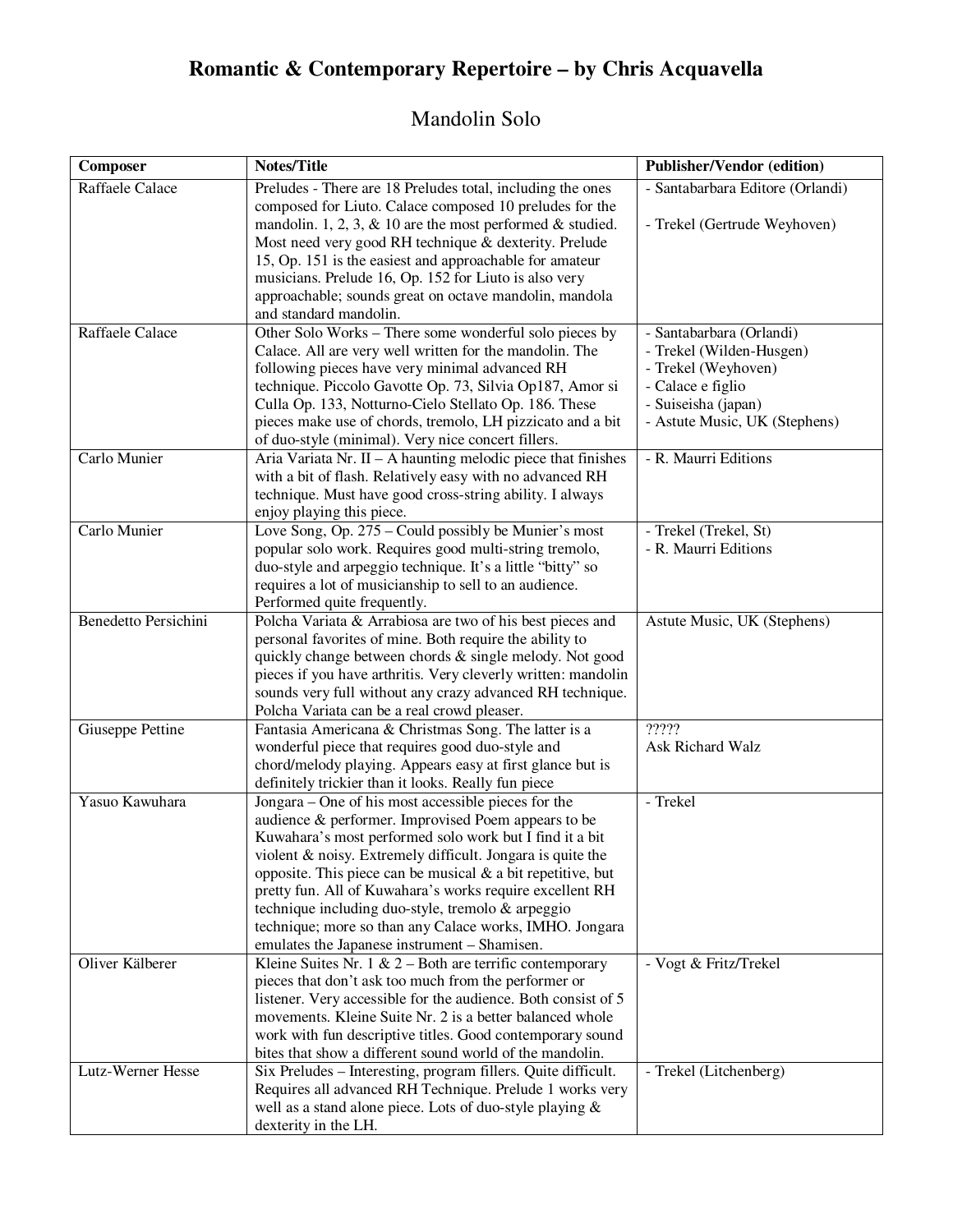| Takashi Ochi           | Fantasia No. $1 -$ Got a bit of everything in it; duo-style,<br>tremolo double stops, arpeggio technique etc. Interesting,<br>fun and can be a good show stopper. A must starting point<br>for anyone looking to perform Calace Preludes. Very                                                                                                                                                                                                                                                                                                                                                                                                       | - Zimmerman/Trekel (Ochi)                                                                                                         |
|------------------------|------------------------------------------------------------------------------------------------------------------------------------------------------------------------------------------------------------------------------------------------------------------------------------------------------------------------------------------------------------------------------------------------------------------------------------------------------------------------------------------------------------------------------------------------------------------------------------------------------------------------------------------------------|-----------------------------------------------------------------------------------------------------------------------------------|
| Zya Aydintan           | similar in style $&$ technique.<br>Anatolisches Capriccio - fun & funky with a great $5/4$<br>section. Requires good LH technique and double stroke<br>ability. Not a stunning piece but worth a look. Very<br>accessible for intermediate – advanced mandolinists.                                                                                                                                                                                                                                                                                                                                                                                  | - Zimmerman/Trekel                                                                                                                |
| <b>Graham Prowning</b> | Eucalypts – Short contemporary piece that can be very<br>effective. Very free (rubato) with no bar lines. Another<br>good introduction to contemporary music.                                                                                                                                                                                                                                                                                                                                                                                                                                                                                        | - Three Centuries of Mandolin<br>Music by Neil Gladd.                                                                             |
| Jiro Nakano            | Various pieces - Harugakita Op.36, Studies Op.23 1-3,<br>Song of the Falling Leaves Op.32. Nakano's solo pieces are<br>mostly pastiches on Calace. These pieces sound romantic<br>with a Japanese/folky twist. There is a definite romantic<br>influence. Technically difficult and a bit awkward on the<br>left hand. Nakano likes bass lines that move in the opposite<br>direction as the melody. Song of the Falling Leaves is my<br>favorite piece and is about 7 minutes of duo-style and<br>reversed arpeggio technique. Very attractive piece though.                                                                                        | - Vogt & Fritz/Trekel                                                                                                             |
| Juan Carlo Munoz       | Estampes - A wonderful work. Created to help teach<br>modern mandolin technique. Can be a great concert piece.<br>The last movement "El Duende" can be performed on its<br>own. Very interesting contemporary harmony and great use<br>of the entire mandolin. Suits the mandolin perfectly. A<br>must learn piece, IMHO.                                                                                                                                                                                                                                                                                                                            | - Grenzland-Verlag/Trekel                                                                                                         |
| Alison Stephens        | La Tristezza D'Inverno (The Sadness of Winter) - This<br>work was heavily influenced by a trip to Greece and the<br>sounds of the Rebetika, romantic RH techniques utilized by<br>Calace, and the composer's own inner feelings. This<br>emotionally charged solo work that explores the full range<br>of the fingerboard as well as many of the RH techniques.<br>LH stuff isn't too difficult (very chordy) but the RH<br>technique is very difficult, requiring a ton of dexterity.<br>Goes from triple stroke to fours to fives and then full blown<br>arpeggio technique. Lots of stamina required. Great piece<br>for working on RH technique. | - Astute Music, UK (Stephens)                                                                                                     |
| Victor Kioulaphides    | Differencias & De Grote Markt. The former can arguably<br>be Victor's most performed solo mandolin work. It has<br>been performed & recorded on mandolin, mandola and<br>octave mandolin. A wonderfully technical piece that draws<br>on minor folk traditions. Great concert piece. De Grote<br>Markt is a good first technical piece for a beginning<br>mandolinist. The piece is a study in changing meters and<br>left-hand articulations. I highly recommend Victor's work.<br>Always fun to perform, rehearse and use as your "party<br>piece".                                                                                                | http://www.paperclipdesign.com/vk/<br>Victor is very kind to offer his<br>compositions for free. Hencewe<br>love to perform them. |
| Neil Gladd             | Sonata No. $1$ – This piece is in three movements. Requires<br>stamina and a variety of techniques. The $3rd$ movement is<br>particularly fun. This piece is quite difficult for both the left<br>& right hands. The chord voicings can be odd on the left<br>hand. Need rubber fingers for some. A definite concert<br>piece for any serious classical mandolinist.                                                                                                                                                                                                                                                                                 | - Plucked Strings/Trekel                                                                                                          |
| Alison Stephens        | Various folios - Six Episodes, Six Excursions, Six<br>Adventures & Six Challenges. These books contain lovely<br>pieces that help teach a particular technique. Every piece is<br>enjoyable to play. I use these with all of my students to help<br>train technique. Perfect for beginner - intermediate<br>students. A couple of pieces can be used as program fillers.                                                                                                                                                                                                                                                                             | - Astute Music, UK (Stephens)<br>Ie. Mount Fuji.                                                                                  |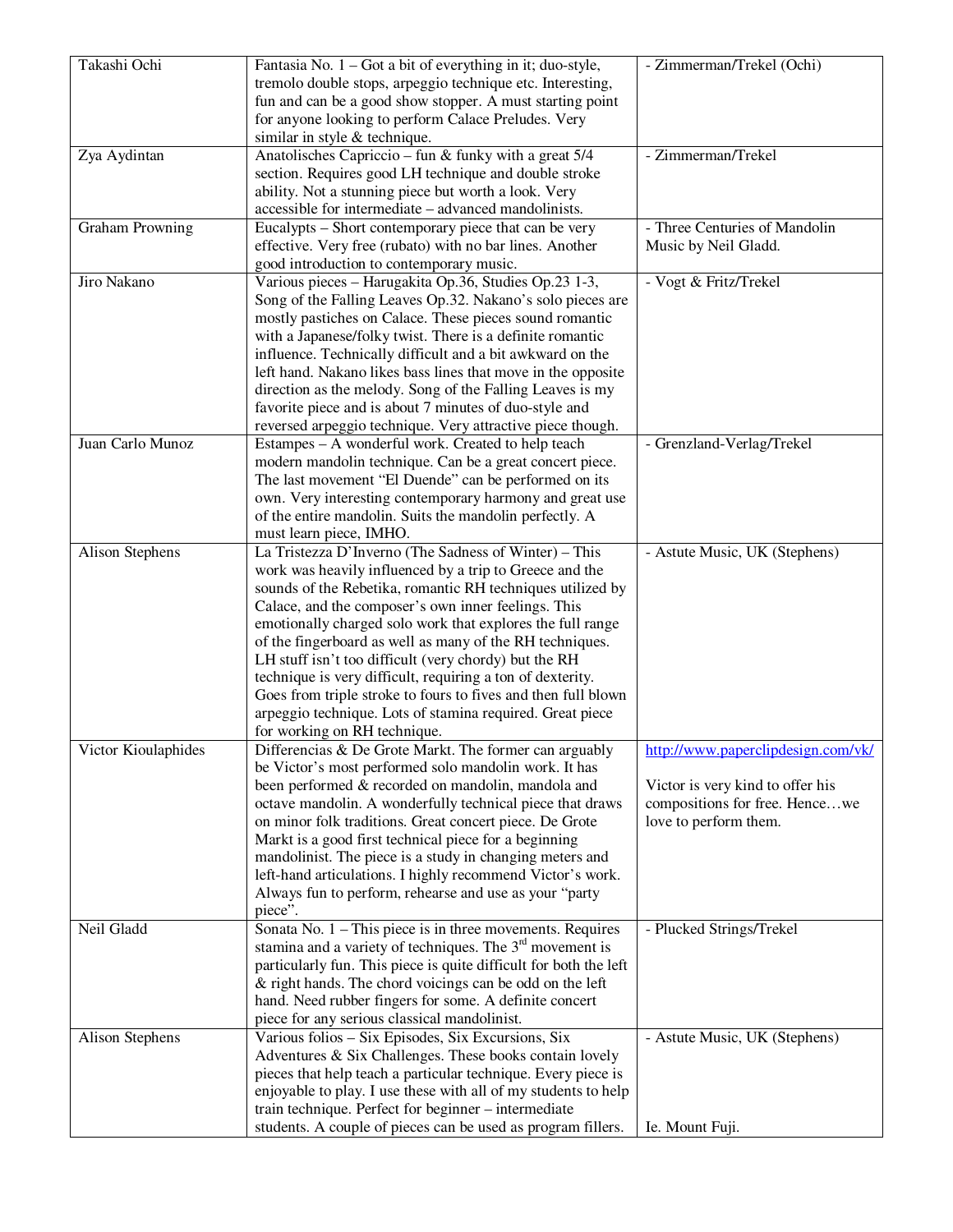### Mandolin & Guitar

| Composer             | <b>Titles/Notes</b>                                                                                                              | <b>Publisher/Vendor (edition)</b> |
|----------------------|----------------------------------------------------------------------------------------------------------------------------------|-----------------------------------|
| Raffaele Calace      | Various selections: Many of Calace's works come in various                                                                       | - Trekel                          |
|                      | formats, either originally or via Japanese/German publishers.                                                                    | - Astute Music, UK (Stephens)     |
|                      | Good mandolin & guitar pieces include Tarantella, Romanza,                                                                       | - Suiseisha, Japan                |
|                      | Danza Spagnuola, Rondo and Bolero. Calace's earlier pieces                                                                       |                                   |
|                      | work well for both instruments. Usually a lot of fun to play.                                                                    |                                   |
| Stephen Funk Pearson | Mountain Moor – written for Duo Mair-Davis. Possibly one                                                                         | - Theodore Presser Co. /Trekel    |
|                      | of my favorite pieces. A very evenly composed piece for both<br>instruments. The mandolin part has a bit of RH technique but     | - Guitar Solo Publications, San   |
|                      | nothing too advanced. Very accessible for intermediate                                                                           | Francisco.                        |
|                      | students. You need a pretty decent guitarist for this piece; bit                                                                 |                                   |
|                      | challenging at times. A very nice moody piece; one of the                                                                        |                                   |
|                      | most recorded works for mandolin & guitar duos. Another                                                                          |                                   |
|                      | piece worth checking out - Mountain Morning. (Guitar Solo                                                                        |                                   |
|                      | Publications). Originally for flute $&$ guitar but sounds great                                                                  |                                   |
|                      | on the mandolin.                                                                                                                 |                                   |
| Eduardo Angulo       | De Aires Antiguos - A Huapango and lullaby combined. A                                                                           | - Vogt & Fritz/Trekel             |
|                      | great rhythmical concert piece. Not too hard technically but                                                                     |                                   |
|                      | impressive sounding. Needs good rhythmic playing between                                                                         |                                   |
| Herbert Baumann      | guitar & mandolin.<br>Sonata Capriccioso - written for Duo Capriccioso and an                                                    | - Vogt & Fritz/Trekel             |
|                      | excellent duo piece. Similar to De Aires Antiguos in regards                                                                     |                                   |
|                      | to being very rhythmical. Baumann's music always has                                                                             |                                   |
|                      | beautiful eastern European sounding melodies. Not                                                                                |                                   |
|                      | particularly hard but needs good speed & agility. Great                                                                          |                                   |
|                      | concert piece.                                                                                                                   |                                   |
| Norbert Sprongl      | Duo - fantastic early Germanic sounding piece. Pretty tough                                                                      | - Heinrichshofen (Hladky)/Trekel  |
|                      | for both instruments. Need good LH agility and strong duo                                                                        |                                   |
|                      | partner. RH technique includes arpeggio technique, tremolo &                                                                     |                                   |
|                      | quick runs. A lot of $3^{rd}$ & 4 <sup>th</sup> position playing.                                                                |                                   |
| Carlo Munier         | Carnival of Venice - very fun little show stopper that's                                                                         | - Heinrichshofen                  |
|                      | actually pretty easy. Good piece for intermediate player.<br>Munier expands on the theme with variations including some          | (Behrend)/Trekel                  |
|                      | advanced RH technique.                                                                                                           |                                   |
| Hermann Ambrosius    | Suite Galante - Nice piece & enjoyable to play. Easy but a                                                                       | - Trekel                          |
|                      | good program filler. Requires a bit of creative musicianship to                                                                  |                                   |
|                      | really pull off. A good first piece for new duos - you learn a                                                                   |                                   |
|                      | lot about your partner in this piece.                                                                                            |                                   |
| Wolfgang Condin      | Himmel uber Kyoto - a wonderful minimalist atmospheric                                                                           | - Centraton Musikverlag/Trekel    |
|                      | piece. Written in 7/4 with a $4/4$ , $3/4$ , $\&$ 11/8 middle section.                                                           |                                   |
|                      | Duo Lorch has done a really nice recording of this piece. I                                                                      |                                   |
|                      | personally feel the middle section can be "rocked" out a bit                                                                     |                                   |
|                      | more. No advanced RH technique and very minimal 3 <sup>rd</sup>                                                                  |                                   |
| Brian Israel         | position playing. A really lovely piece.<br>Sonatinetta – $\overline{A}$ must learn piece by an American composer.               | - Plucked String Editions/Trekel  |
|                      | Excellent $1^{st}$ & $2^{nd}$ movement but the $3^{rd}$ movement is a bit                                                        |                                   |
|                      | weak, IMHO. 1 <sup>st</sup> movement has very tricky odd time                                                                    |                                   |
|                      | signatures and quirky LH fingering. A real accomplishment                                                                        |                                   |
|                      | when played fast & smoothly. The $2^{nd}$ movement has a                                                                         |                                   |
|                      | wonderfully haunting melodic opening. $3rd$ movement                                                                             |                                   |
|                      | reminds me of circus music. I tend to perform just the 1 <sup>st</sup>                                                           |                                   |
|                      | movement which can be a show stopper or train                                                                                    |                                   |
|                      | wreckdepending on how much you & your duo partner                                                                                |                                   |
|                      | rehearse.                                                                                                                        |                                   |
| Victor Kioulaphides  | Canzona - written for Carlo Aonzo. A very nice accessible                                                                        | - Joachim-Trekel-Musikverlag,     |
|                      | piece for the intermediate player. Doesn't require any difficult<br>RH technique. The dotted rhythm section can be a bit tricky. | Hamburg                           |
|                      | All in all, a beautifully constructed piece and a lot of fun to                                                                  |                                   |
|                      |                                                                                                                                  |                                   |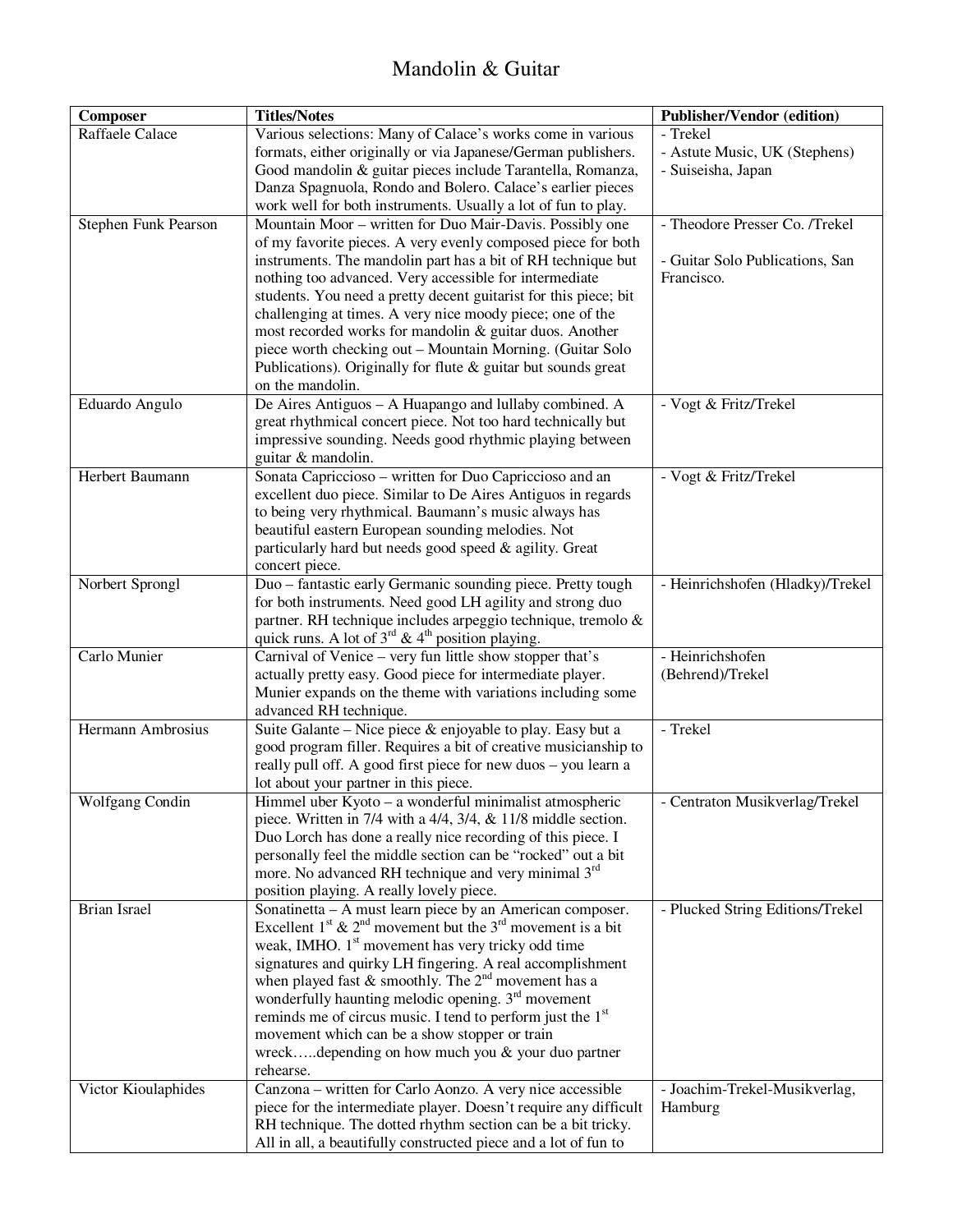|                        | perform. Pretty easy guitar part as well.                                  |                          |
|------------------------|----------------------------------------------------------------------------|--------------------------|
| Paul Mitchell Davidson | Rondo – a great modern piece with jazz overtones. Written                  | - Astute Music, UK       |
|                        | only a couple hours before its premier on BBC radio. This                  |                          |
|                        | piece is relatively easy as it doesn't have any difficult RH               |                          |
|                        | technique & fits very well on the LH. Guitar is pretty easy as             |                          |
|                        | well. Another atmospheric piece combining classical $\&$ jazz              |                          |
|                        | tones.                                                                     |                          |
| Will Ayton             | Three Movements for Mandolin $&$ Guitar – another must                     | - NL Publications/Trekel |
|                        | learn piece by an American composer. Medium difficulty but                 |                          |
|                        | very obtainable for an intermediate player. No advanced                    |                          |
|                        | classical technique; just great writing. Guitar part has a lot of          |                          |
|                        | linear runs. $3rd$ movement is the trickiest with odd time                 |                          |
|                        | signature and contrapuntal writing.                                        |                          |
| Alfonso Carlos Miguel  | Summersuite, $\overline{Op.11 - A}$ beautiful floating $1st$ movement.     | - Vogt & Fritz/Trekel    |
|                        | Mandolin part has a lot of $3rd$ position playing and technical            |                          |
|                        | fast runs that needs to sound effortless. Middle movement is               |                          |
|                        | easy to play and very pretty. Quirky, mock Brazilian choro 3 <sup>rd</sup> |                          |
|                        | movement that finishes the piece off nicely. Some awkward                  |                          |
|                        | LH positions but nothing too crazy. Not too difficult ensemble             |                          |
|                        | wise either. Intermediate mandolin & guitar players.                       |                          |
| Maximo Diego Pujol     | Suite Buenos Aires – originally for flute $\&$ guitar but works            | - Editions Henry Lemoine |
|                        | great on mandolin. Super fun piece that is similar to                      |                          |
|                        | Piazzolla's famed Historie du Tango. I prefer Suite Buenos                 |                          |
|                        | Aires because it is a little groovier and cool. Not as                     |                          |
|                        | technically hard as Historie du Tango but still with some                  |                          |
|                        | tricky sections. The last movement has odd time signatures                 |                          |
|                        | and quick position shifts. No advanced RH technique needed.                |                          |
|                        | Guitar part is awesome and really makes the piece.                         |                          |

## Mandolin Duets (& other instrument)

| <b>Composer</b>       | <b>Titles/Notes</b>                                                        | <b>Publisher/Vendor (edition)</b> |
|-----------------------|----------------------------------------------------------------------------|-----------------------------------|
| Jose Antonio Zambrano | Suite Venezolana – A four movement work with a repeating                   | - Grenzland-Verlag/Trekel         |
|                       | 1 <sup>st</sup> movement at the end. Very well written for both mandolin   |                                   |
|                       | parts. Not very difficult and very beautiful, fun & exciting. A            |                                   |
|                       | great concert piece.                                                       |                                   |
| Sebastien Paci        | Trios Pensees Breves & Tres Aires Imaginarios - Two                        | - Vogt & Fritz/Trekel             |
|                       | excellent pieces for duet mandolins. Sebastien Paci is one of              |                                   |
|                       | my favorite contemporary composers. Everything he writes                   |                                   |
|                       | for the mandolin fits the instrument so well technically $\&$              |                                   |
|                       | sonority. He is very clever in developing a conversation                   |                                   |
|                       | between the two instruments. Most of his work is written for               |                                   |
|                       | Duo Munoz-Pavon, who share input with Sebastien. Both the                  |                                   |
|                       | mentioned pieces have advanced RH technique, including                     |                                   |
|                       | arpeggio technique & reversed arpeggio tech. Great concert                 |                                   |
|                       | pieces for intermediate – advanced players.                                |                                   |
| Konrad Wölki          | Heitere Sonatine in D Major Op. 104 - Written for mandolin                 | - Joachim-Trekel-Musikverlag,     |
|                       | & mandola (European/octave mandolin). Not technically                      | Hamburg                           |
|                       | difficult but very nicely written. A good conversation between             |                                   |
|                       | the two instruments. Entire piece is in the $1st$ position for both        |                                   |
|                       | instruments.                                                               |                                   |
| <b>Fritz Pilsl</b>    | Sonatine for Mandolin & Cello - Not too technically                        | - Joachim-Trekel-Musikverlag,     |
|                       | challenging. Uses some tremolo double stops and $3rd$ position             | Hamburg                           |
|                       | playing. Cello part fits mostly in 1 <sup>st</sup> position. Can be played |                                   |
|                       | on mandocello as well. (bass clef). A decent piece worth a                 |                                   |
|                       | look.                                                                      |                                   |
| Theodore Hlouschek    | DUOS - apparently the only modern composer than the late                   | - Trekel                          |
|                       | Hugo D'Alton approved of. After playing these duos I can see               |                                   |
|                       | why. Very well written contemporary pieces that fit                        |                                   |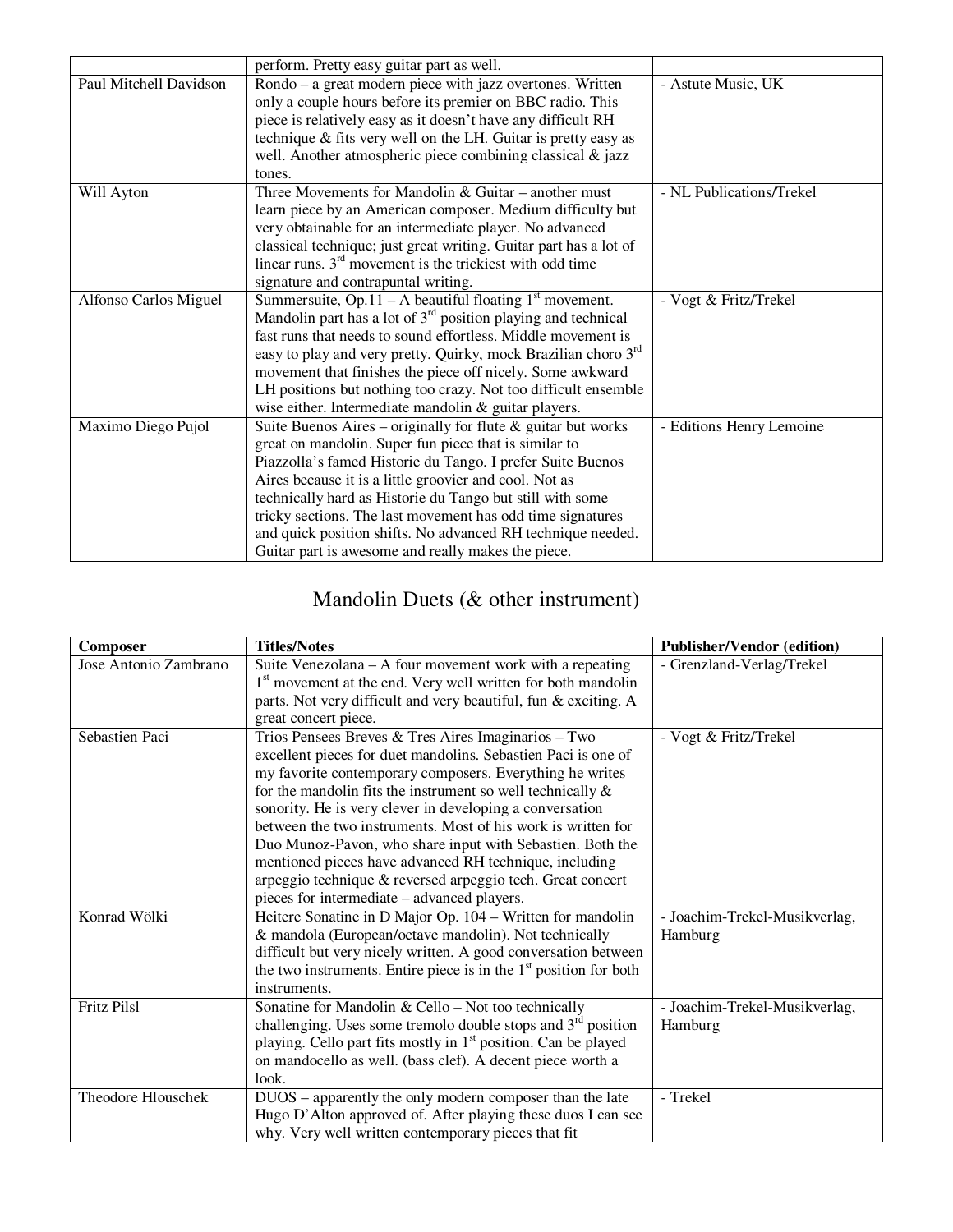|                    | wonderfully on both instruments. Technically challenging to     |                                    |
|--------------------|-----------------------------------------------------------------|------------------------------------|
|                    | read (rhythms) but not to play. The two parts converse in a     |                                    |
|                    | syncopated way with nice counterparts. Very, very fun when      |                                    |
|                    | rehearsed to their full potential. Great concert pieces. Highly |                                    |
|                    | recommended.                                                    |                                    |
| Eileen Pakenham    | Lark's Song – One of my fondest memories is playing this        | - Victoria College Exams (UK)      |
|                    | with Alison Stephens in my lessons. A very virtuosic piece      |                                    |
|                    | that is filled with notes, position shifts and good ole'        | - Not officially in print anymore. |
|                    | fingerboard shredding. Highly recommended for the               |                                    |
|                    | converted bluegrasser. Need good alternate strokes, speed and   |                                    |
|                    | dexterity. Extremely fun!                                       |                                    |
| Hermann Ambrosius  | Duo for 2 mandolins - Similar to Suite Galante in regards to    | - Trekel                           |
|                    | compositional material ad technical demands. A bit quirky in    |                                    |
|                    | rhythms but not beyond the beginner - intermediate level.       |                                    |
|                    | Very enjoyable to play.                                         |                                    |
| <b>Fritz Pilsl</b> | Heiteres Musizieren - Excellent mandolin duets that really      | - Zimmermann, Frankfurt/Trekel     |
|                    | work the reading ability of both performers. Intermediate       |                                    |
|                    | difficulty technically but craftily written between the two     |                                    |
|                    | mandolin parts. Both instruments must slot together perfectly   |                                    |
|                    | to create the desired effect. Excellent publication with        |                                    |
|                    | plectrum strokes and dynamics well written. A really            |                                    |
|                    | interesting piece that could be a good program filler.          |                                    |
| Raffaele Calace    | 12 Duetti – A wonderful folio of mandolin duets. These          | - Sanatabarbara Editions (Mauro    |
|                    | pieces are absolutely beautiful and like other Calace pieces    | Squillante)/Trekel                 |
|                    | are extremely well written for both instruments. I use these    |                                    |
|                    | pieces as sight reading exercises for my students. Beautiful    |                                    |
|                    | romantic & lyrical pieces. No advanced technique required;      |                                    |
|                    | just a good tremolo and your musical input. Enjoy with a        |                                    |
|                    | glass of wine                                                   |                                    |
| Marlo Strauss      | Funf Klangbilder for 2 mandolins - All of Marlo's pieces are    | - Vogt & Fritz/Trekel              |
|                    | excellent technical exercises and this one is no different. His |                                    |
|                    | compositions introduce RH & LH techniques in a fun and          |                                    |
|                    | easy way to understand. The end result is beautiful modern,     |                                    |
|                    | minimalist music. The movements of this piece are named         |                                    |
|                    | after colorsie.Red, Blueetc. Great for high beginner to         |                                    |
|                    | intermediate student. Really enjoyable pieces.                  |                                    |
| Konrad Wölki       | Mandolin for Two - This folio contains three sonatas written    | - Apollo Publishing/Trekel         |
|                    | in a classical style. Each sonata has $3 - 4$ movements. Very   |                                    |
|                    | well written pieces that are kind of classical period with a    |                                    |
|                    | modern twist. Not too technically demanding and again great     |                                    |
|                    | reading exercises. No advanced RH technique needed. A lot       |                                    |
|                    | of fun to perform and play. Helps develop basic classical       |                                    |
|                    | picking technique & phrasing.                                   |                                    |

#### Mandolin & Piano

| <b>Composer</b> | <b>Title/Notes</b>                               | <b>Publisher/Vendor (edition)</b> |
|-----------------|--------------------------------------------------|-----------------------------------|
| Hans Gal        | Partita – This piece is made up of five          | - Heinrichshofen (Hladky)/Trekel  |
|                 | movements. Pretty hard but not all movements.    |                                   |
|                 | Really good concert and pretty long in its       |                                   |
|                 | entirety.                                        |                                   |
| Raffaele Calace | Tons!!! Calace has some awesome works for        | - Astute Music, UK. (Stephens)    |
|                 | mandolin & piano. Rondo Op. 127, Romanza         | - Trekel                          |
|                 | Op. 134 are perfect for the intermediate         | - Calace e figlio                 |
|                 | musician. Tarantella, op.18 is a great piece for | - Suiseisha (japan)               |
|                 | beginning – intermediate students. Polonaise     |                                   |
|                 | Op. 36 is a great concert piece. This piece has  |                                   |
|                 | a few tricky bits so I recommend it for upper    |                                   |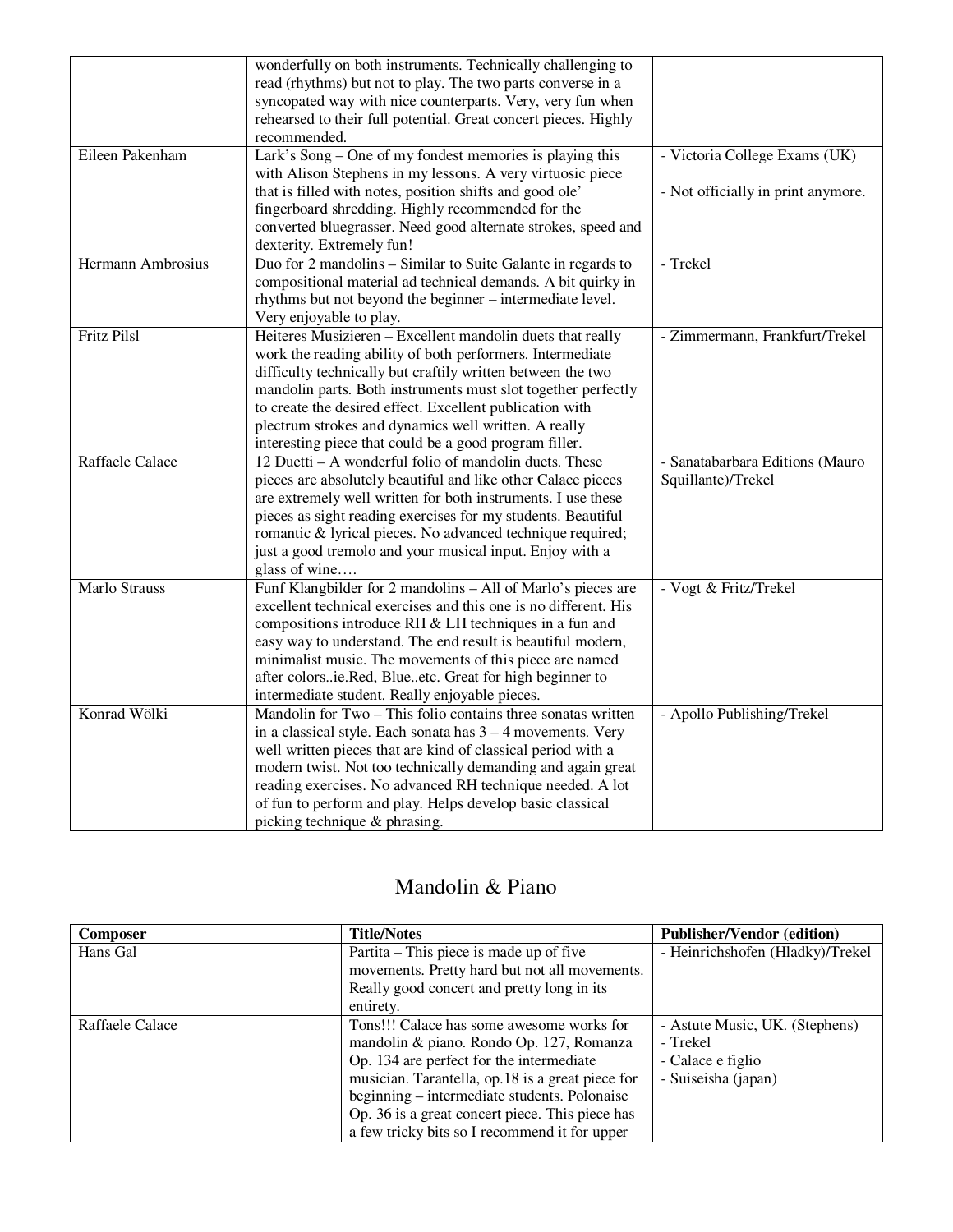|                        | intermediate – advanced performers. Calace                                                        |                             |
|------------------------|---------------------------------------------------------------------------------------------------|-----------------------------|
|                        | has many works available for mandolin &                                                           |                             |
|                        | piano so it is worth playing as much of his                                                       |                             |
|                        | material as possibly in order to find the right                                                   |                             |
|                        | piece for your repertoire.                                                                        |                             |
| Paul Mitchell-Davidson | Four Progressive Pieces – Wonderful pieces                                                        |                             |
|                        |                                                                                                   | - Astute Music, UK.         |
|                        | that aren't difficult at all but can be very                                                      |                             |
|                        | musical. Well written for both instruments and                                                    |                             |
|                        | great concert program fillers. Paul is a                                                          |                             |
|                        | professional jazz guitarist who has made a                                                        |                             |
|                        | name for himself as a contemporary composer.                                                      |                             |
|                        | Rondo for mandolin & guitar is a popular                                                          |                             |
|                        | piece of his. Four Progressive Pieces is a                                                        |                             |
|                        | perfect introduction for the beginning student                                                    |                             |
|                        | to the soundscape of mandolin & piano. These                                                      |                             |
|                        | pieces are mostly lyrical and tonal but the                                                       |                             |
|                        | harmony is definitely contemporary. Highly                                                        |                             |
|                        | recommend this piece.                                                                             |                             |
| Carlo Munier           | Capriccio Spagnuolo - A fantastic high energy                                                     | - Trekel                    |
|                        | concert piece that draws on Spanish flavors                                                       |                             |
|                        | and traditions. This piece can be a bit tricky in                                                 |                             |
|                        | places. Loads of tremolo required (including                                                      |                             |
|                        | double stops), triple stroke and arpeggio                                                         |                             |
|                        | technique. A great show stopper. Advanced                                                         |                             |
| Eileen Pakenham        | Several pieces varying in difficulty from grade                                                   | Victoria College Exams (UK) |
|                        | $1 -$ grade 8 ability. Several are really good for                                                |                             |
|                        | concert programs as they offer a different                                                        |                             |
|                        | style, compared to Calace, Munier and other                                                       |                             |
|                        | standards. Alison's favorites are: Fantasy                                                        |                             |
|                        | (hardest), Birds over Grey Water and Paper                                                        |                             |
|                        | Boat. (funny titles but lovely music)                                                             |                             |
| Julian Dawes           | "Suite" – in 6 movements. Pretty nice piece                                                       | - Vogt & Fritz/Trekel       |
|                        |                                                                                                   |                             |
|                        | and some of the movements are quite lovely,                                                       |                             |
|                        | including "Satie style" Valse. Julian's writing<br>can be a little awkward on the mandolin so the |                             |
|                        |                                                                                                   |                             |
|                        | musician needs to have good left hand                                                             |                             |
|                        | technique. He usually doesn't write too much                                                      |                             |
|                        | advanced RH technique. I like Julian's style                                                      |                             |
|                        | and lyrical melodies. Has a folky overtone to                                                     |                             |
|                        | his work.                                                                                         |                             |
| Armin Kaufmann         | Burletta & Mitoka Dragomirna - These have                                                         | Heinrichshofen/Trekel       |
|                        | become pretty standard contemporary                                                               |                             |
|                        | repertoire for professional mandolinists who                                                      |                             |
|                        | work with pianists. A little set of pieces that                                                   |                             |
|                        | are stunning. They draw on Romanian                                                               |                             |
|                        | influences. Guaranteed to have the audience                                                       |                             |
|                        | going wild. Need very good pianist! Technique                                                     |                             |
|                        | includes lots of very fast double stroking.                                                       |                             |
|                        | Advanced.                                                                                         |                             |

#### Mandolin Concerti

| Raffaele Calace | Concertos No1, Op. 113 & No 2, Op. 144 –          | - Trekel            |
|-----------------|---------------------------------------------------|---------------------|
|                 | Written for mandolin & piano only. No 1 has       | - Calace e figlio   |
|                 | been orchestrated by various Germans but          | - Suiseisha (japan) |
|                 | none of those orchestrations are in print, as far |                     |
|                 | as I know. Also orchestrated for plucked          |                     |
|                 | orchestra by Alex Timmerman of Het                |                     |
|                 | Consort. Neither concerto is any harder than      |                     |